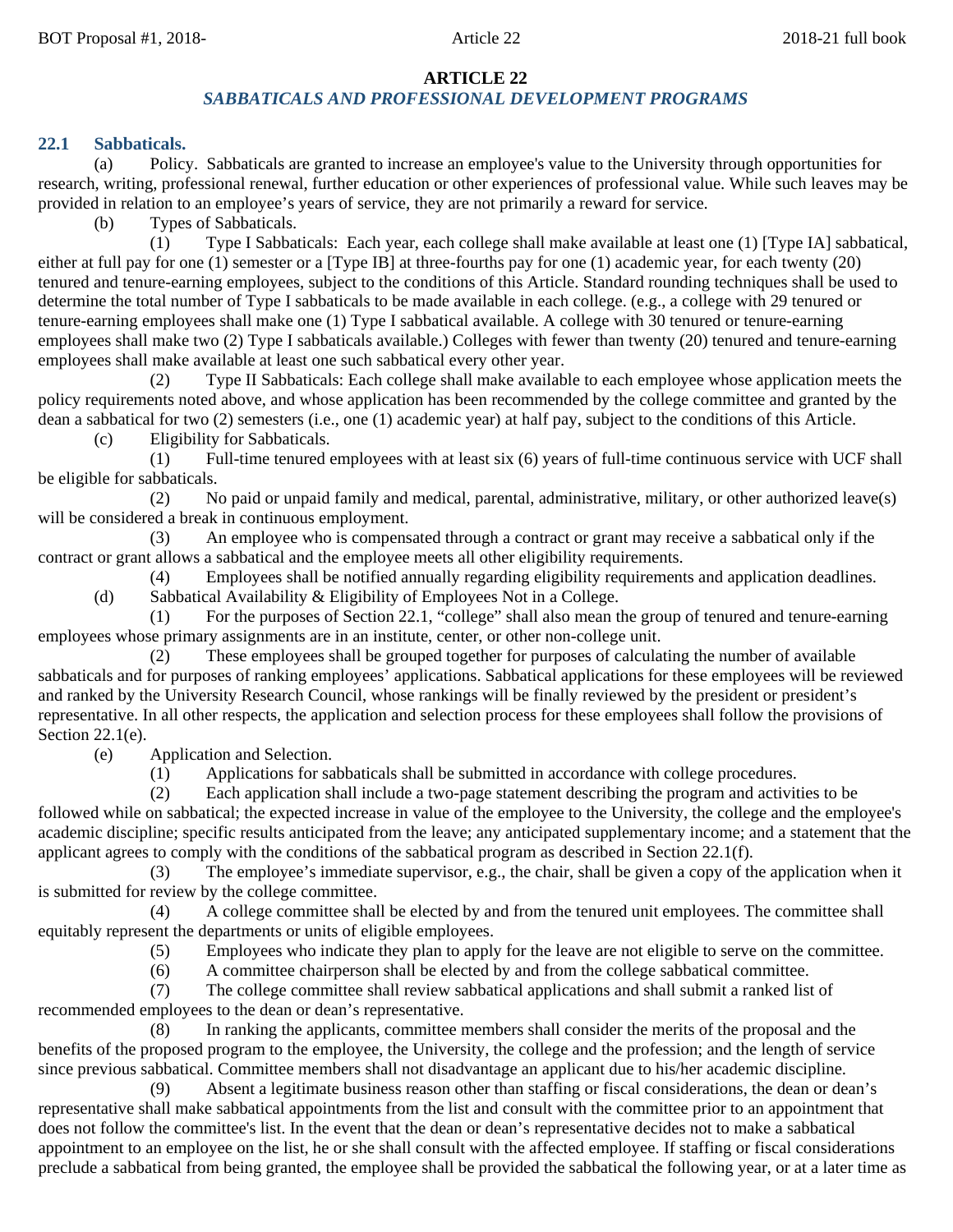agreed to by the employee and the college. The period of postponement shall be credited for eligibility for a subsequent sabbatical.

(10) In the event of an exceptional opportunity for an employee to participate in a prestigious academic award/activity for which deadlines prevent application during the normal application process, the dean may award a sabbatical outside of the above defined process. All employee eligibility requirements must be met and all sabbatical terms defined below apply.

(f) Terms of Sabbatical Program.

(1) The employee must return to the University for at least one (1) academic year following participation in the program. If the employee fails to return to the University for at least two consecutive semesters (excluding summer) following participation in the program, or makes little to no effort to complete the project described in the application, all salary and fringe benefits received during his/her participation in the program must be repaid to the University within 30 days of resignation or job abandonment.

(2) Within thirty (30) days after the beginning of the spring semester (for a fall-only sabbatical) or when annual reports are due (for a spring-only or fall/spring sabbatical), the employee must provide a brief written report to the college dean's office and his or her department or unit that relates accomplishments during the sabbatical to the proposal submitted for that leave.

(3) Annual evaluations shall be conducted for employees who have been granted sabbaticals. Evaluation of the sabbatical shall be based not on the department's or unit's Annual Evaluation Standards & Procedures, rather on accomplishments made in light of the sabbatical proposal and ensuing circumstances. The overall evaluation shall be weighted between time on and not on sabbatical.

(4) Employees shall be eligible for another sabbatical after six (6) years of continuous service at UCF are completed following the end date of the previous sabbatical.

(5) University contributions normally made to retirement and Social Security programs shall be continued during the sabbatical leave on a basis proportional to the salary received.

(6) University contributions normally made to employee insurance programs and any other employee benefit programs shall be continued during the sabbatical.

(7) Eligible employees shall continue to accrue annual and sick leave on a full-time basis during the sabbatical leave.

(8) While on leave, an employee shall be permitted to receive funds for travel and living expenses, and other sabbatical-related expenses, from sources other than the University, such as fellowships, grants-in-aid, and contracts and grants, to assist in accomplishing the purposes of the sabbatical. Receipt of funds for such purposes shall not result in reduction of the employee's University salary. Grants for such financial assistance from other sources may, but need not, be administered through the University. If financial assistance is received in the form of salary, the University salary may be reduced by the amount necessary to bring the total income of the sabbatical period to a level equal to the employee's current year salary rate. Employment unrelated to the purpose of the sabbatical leave is governed by the provisions of Article 19.

# **22.2 Professional Development Leave.**

(a) Policy. Professional development leaves are granted to increase an employee's value to the University through opportunities for research, writing, professional renewal, further education, or other experiences of professional value. While such leaves may be provided in relation to an employee's years of service, they are not primarily a reward for service.

Types of Professional Development Leave. Each year, the University will make available at least one (1) professional development leave either at full pay for one (1) semester or term or at three-fourths pay for one (1) academic year, for each thirty (30) employees who are not tenured or tenure-earning, subject to the conditions set forth below.

(c) Eligibility for Professional Development Leave.

(1) Employees with six (6) or more years of full-time, continuous service with UCF shall be eligible for professional development leaves, except those employees who are serving in tenure-earning or tenured positions.

(2) No paid or unpaid family and medical, parental, administrative, military, or other authorized leave(s) will be considered a break in continuous employment.

(3) An employee who is compensated through a contract or grant may receive a professional development leave only if the contract or grant allows for such leaves and the employee meets all other eligibility requirements.

(4) Eligible employees shall be notified annually regarding eligibility requirements and application

deadlines.

(d) Application and Selection.

(1) Application for professional development leave shall contain an appropriate outline of the project or work to be accomplished during the leave.

Each application shall include a two-page statement describing the program and activities to be followed while on professional development leave; the expected increase in value of the employee to the University and unit;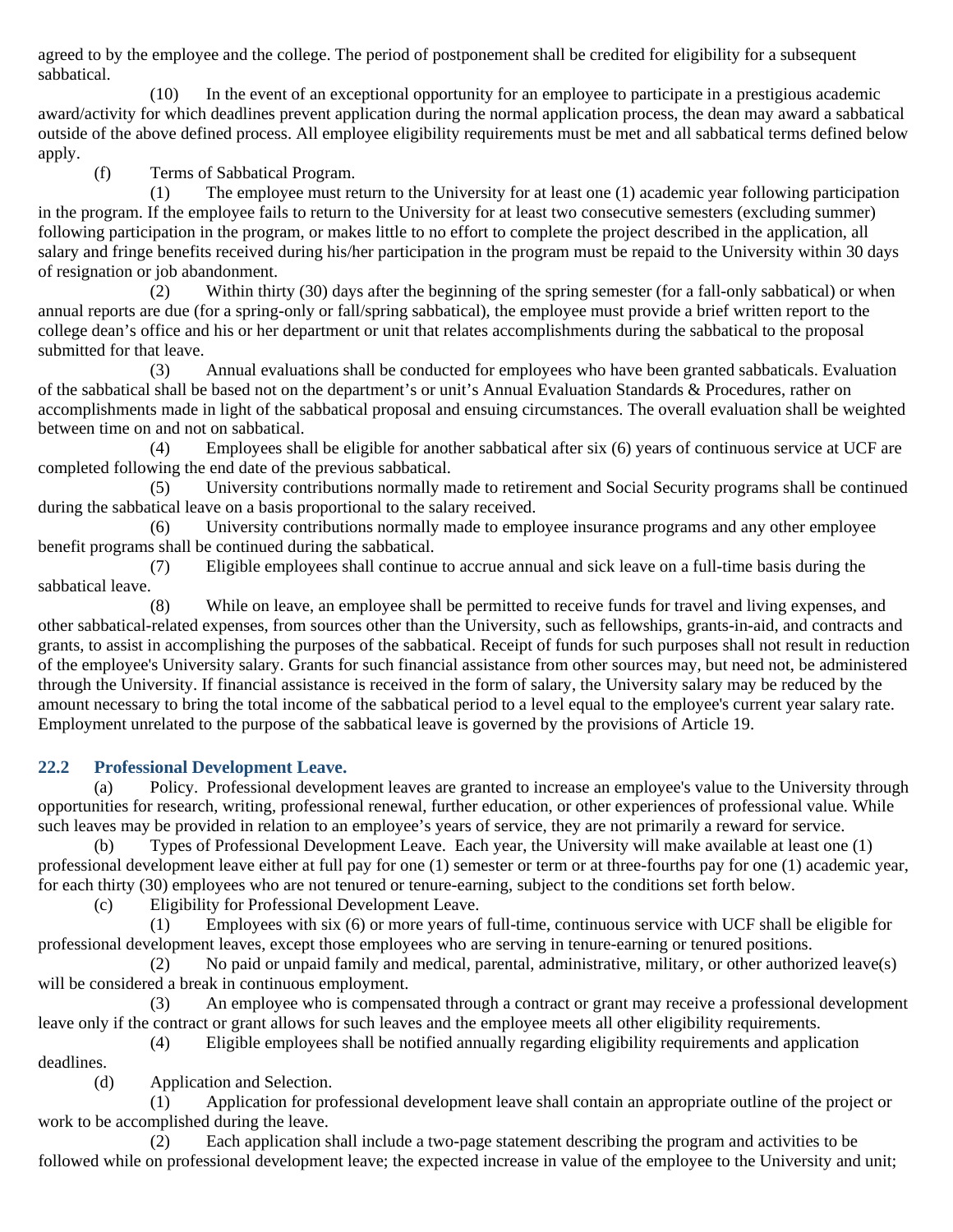BOT Proposal #1, 2018-21 full book Article 22 2018-21 full book

specific results anticipated from the leave; any anticipated supplementary income; and a statement that the applicant agrees to comply with the conditions of the professional development leave program as described in Section 22.2(e).

(3) The employee's immediate supervisor and his or her dean, director, or unit head shall be given a copy of the application when it is submitted for review by the University Professional Development Leaves committee.

(4) A University Professional Development Leaves committee of at least five (5) members shall be elected by and from the employees eligible for professional development leave.

(5) Employees who indicate they plan to apply for the leave are not eligible to serve on the committee.

(6) A committee chairperson shall be elected by and from the University Professional Development Leaves committee.

(7) The University committee shall review professional development leave applications and shall submit a ranked list of recommended employees to the president or president's representative.

(8) In ranking the applicants, committee members shall consider the merits of the proposal; the benefits of the proposed program to the employee, the University, the college/unit, and the job function of which the employee is a part; and length of service since previous professional development leave. Committee members shall not disadvantage an applicant due to the academic discipline, function, or profession of the applicant.

(9) Absent a legitimate business reason other than staffing or fiscal considerations, the president or president's representative shall make professional development leave appointments from the list and consult with the committee prior to an appointment that does not follow the committee's list. In the event that the president or president's representative decides not to make a sabbatical appointment to an employee on the list, he or she shall consult with the affected employee.

(10) No more than one (1) employee for each fifteen (15) employees in each department or unit need be granted professional development leave for the same semester.

(11) Leaves shall be granted contingent upon the availability of staff and unit funds. If staffing or fiscal considerations preclude a professional development leave from being granted, the employee shall be provided the professional development leave the following year, or at a later time as agreed to by the employee and the college/unit. The period of postponement shall be credited for eligibility for a subsequent professional development leave.

(e) Terms of Professional Development Leave.

(1) The employee must return to University employment for at least one (1) academic year following the conclusion of such leave.

(2) An employee who fails to return to the University for at least one year following professional development leave must return all salary and fringe benefits received during his/her professional development leave to the University within 30 days of resignation or job abandonment.

(3) An employee who fails to spend the time as stated in the application shall reimburse the University for all salary and fringe benefits received during such leave within 30 days following the scheduled completion of the leave.

(4) Within thirty (30) days after the beginning of the spring semester (for a fall-only professional development leave) or when annual reports are due (for a spring-only or fall/spring professional development leave), the employee must provide a brief written report to his or her department or unit that relates accomplishments during the professional development leave to the proposal submitted for that leave.

(5) Annual evaluations shall be conducted for employees who have been granted professional development leaves. Evaluation of the professional development leave shall be based not on the unit Annual Evaluation Standards & Procedures, rather on accomplishments made in light of the professional development leave proposal and ensuing circumstances. The overall evaluation shall be weighted between time on and not on professional development leave.

(6) Employees shall be eligible for another professional development leave after six (6) years of continuous service at UCF are completed following the end date of the previous professional development leave.

(7) University contributions normally made to retirement and Social Security programs shall be continued during the professional development leave on a basis proportional to the salary received.

(8) University contributions normally made to employee insurance programs and any other employee benefit programs shall be continued during the professional development leave.

(9) Eligible employees shall continue to accrue annual and sick leave on a full-time basis during the professional development leave.

(10) While on leave, an employee shall be permitted to receive funds for travel and living expenses, and other professional development leave-related expenses, from sources other than the University, such as fellowships, grants-inaid, and contracts and grants, to assist in accomplishing the purposes of the professional development leave. Receipt of funds for such purposes shall not result in reduction of the employee's University salary. Grants for such financial assistance from other sources may, but need not, be administered through the University. If financial assistance is received in the form of salary, the University salary may be reduced by the amount necessary to bring the total income of the professional development leave period to a level comparable to the employee's current year salary rate. Employment unrelated to the purpose of the professional development leave is governed by the provisions of Article 19.